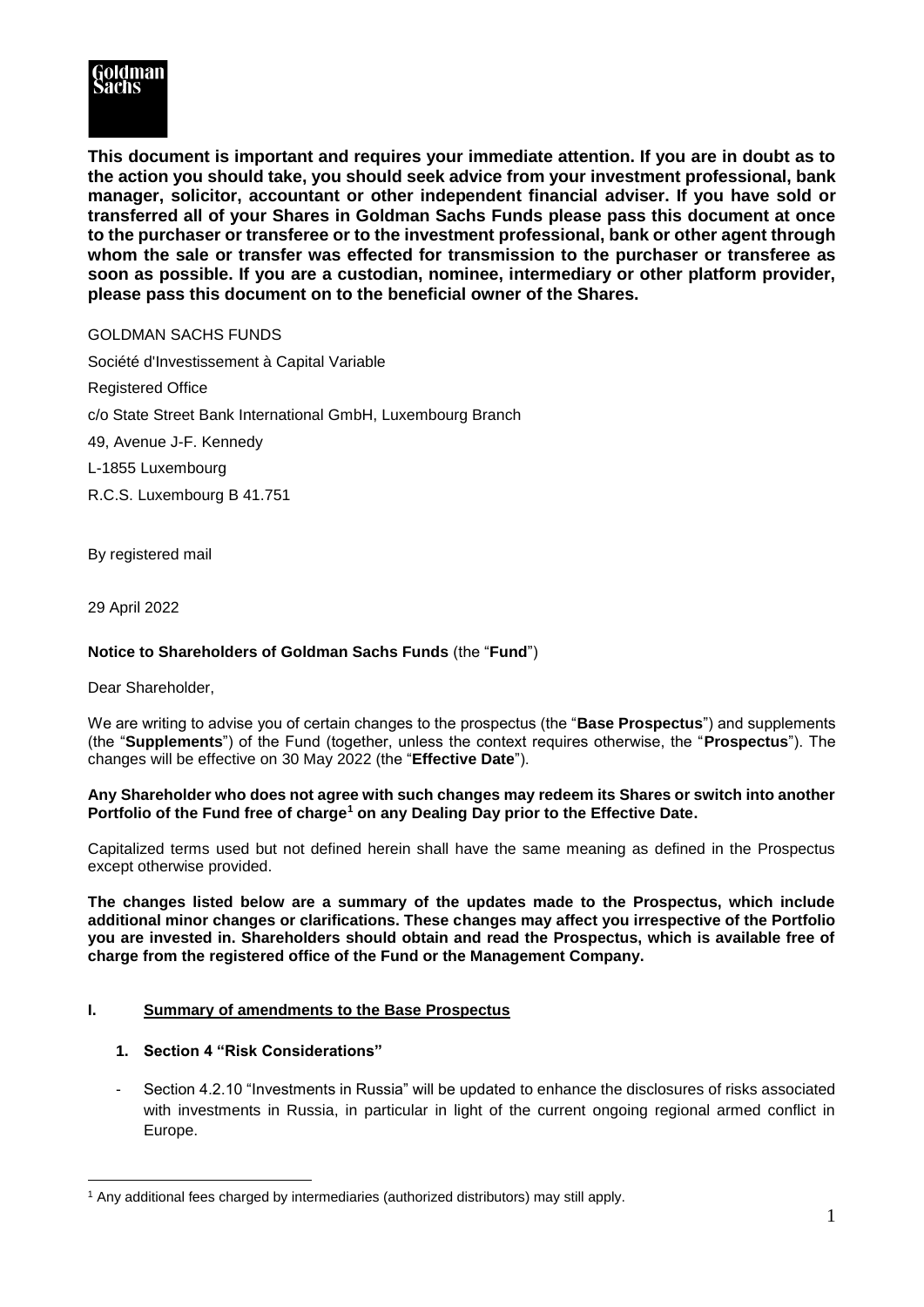- The following disclaimer will be added in Section 4.2.11.1 "Risks related to China": "*The Fund does not make any provision for potential PRC withholding tax liabilities as a result of investments. In light of the uncertainty the provisioning policy for tax liabilities remains under review and a provision for potential tax liabilities may be made in the event it is warranted*".

# **II. Summary of Amendments to the Supplements**

**1. Goldman Sachs All China Equity Portfolio, Goldman Sachs Asia Equity Portfolio, Goldman Sachs Emerging Markets Equity ESG Portfolio, Goldman Sachs Global Environmental Impact Equity Portfolio (Supplement I)**

The following paragraph will be added to Section 2 "Investment Policies" of the Portfolios to limit the investment possibilities in China A-Shares through the QFI program to 70% net asset value of the Portfolios: "*The Portfolio's direct investments in China A-Shares through the QFI Program will be less than 70% of its net asset value*".

This change does not represent a change to the investment strategy or risk profile of the Portfolios.

# **2. ESG related amendments and impact on Portfolios of Supplement I, II and III (as further detailed under Appendix I and Appendix III)**

The investment objective of the following Portfolios will be updated in order to provide that, as part of its investment process, the Investment Adviser will seek to promote ESG characteristics based on the Investment Adviser's application of certain ESG criteria that will be further described in the Portfolio's respective investment policy, as illustrated in Appendix I and Appendix III of this notice.

## **Supplement I**

- 1. Goldman Sachs Asia High Yield Bond Portfolio
- 2. Goldman Sachs Emerging Markets Corporate Bond Portfolio
- 3. Goldman Sachs Emerging Markets Debt Blend Portfolio
- 4. Goldman Sachs Emerging Markets Debt Local Portfolio
- 5. Goldman Sachs Emerging Markets Debt Portfolio
- 6. Goldman Sachs Global Credit Portfolio (Hedged)
- 7. Goldman Sachs Global Fixed Income Portfolio
- 8. Goldman Sachs Global Fixed Income Portfolio (Hedged)
- 9. Goldman Sachs Global High Yield Portfolio
- 10. Goldman Sachs Global Sovereign Bond Portfolio
- 11. Goldman Sachs Short Duration Opportunistic Corporate Bond Portfolio
- 12. Goldman Sachs US Dollar Short Duration Bond Portfolio
- 13. Goldman Sachs US Fixed Income Portfolio
- 14. Goldman Sachs US Mortgage Backed Securities Portfolio
- 15. Goldman Sachs US Real Estate Balanced Portfolio

## **Supplement II**

- 16. Goldman Sachs Emerging Markets Total Return Bond Portfolio
- 17. Goldman Sachs Global Dynamic Bond Portfolio
- 18. Goldman Sachs Global Dynamic Bond Plus Portfolio
- 19. Goldman Sachs Global Fixed Income Plus Portfolio (Hedged)
- 20. Goldman Sachs Global Strategic Macro Bond Portfolio

## **Supplement III**

21. Goldman Sachs Multi-Manager Dynamic World Equity Portfolio

Shareholders should note that as a result of these changes and with effect from the Effective Date, the Portfolios listed above will provide disclosures pursuant to article 8 within the meaning the EU Regulation 2019/2088 of 27 November 2019 on sustainability‐related disclosures in the financial services sector (hereafter referred to as "**SFDR**").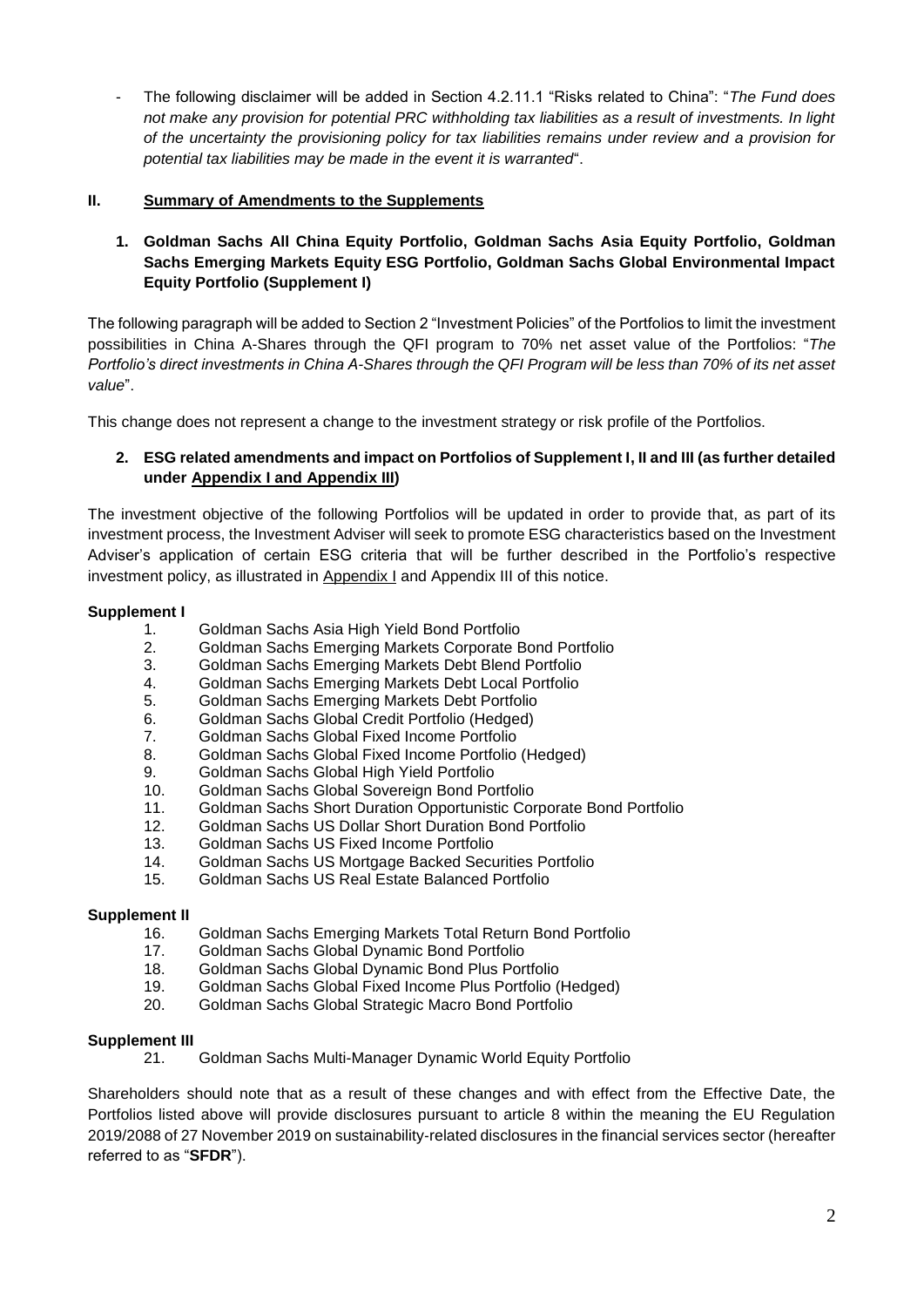**For further details regarding the ESG criteria and ESG factors implemented by the Investment Adviser for each of the fixed income Portfolios listed above in Supplement I and II, Shareholders should refer to the disclosures included under Appendix I to this notice. For further details of the ESG criteria implemented by the Investment Adviser with respect to the Goldman Sachs Multi-Manager Dynamic World Equity Portfolio in Supplement III, Shareholder should refer to the disclosures included under Appendix III to this notice.**

Shareholders should also note that these changes will not have a material impact on the risk and return profiles of the Portfolios. Moreover and except for any trading costs resulting from the adoption of the ESG criteria, these changes will not result in any increase of the level of fees charged to the Portfolios.

Except for these changes, the Portfolios will retain all their other characteristics.

**3. Goldman Sachs ESG-Enhanced Emerging Markets Short Duration Bond Portfolio, Goldman Sachs ESG-Enhanced Euro Short Duration Bond Plus Portfolio, Goldman Sachs ESG-Enhanced Europe High Yield Bond Portfolio, Goldman Sachs ESG-Enhanced Global Income Bond Portfolio, Goldman Sachs ESG-Enhanced Sterling Credit Portfolio (Supplement I)**

The investment objective of these Portfolios will be updated in order to reflect the promotion of environmental and social characteristics in the investment process implemented by the Investment Adviser and these Portfolios will further integrate additional ESG criteria and/or ESG factors, as further described in the Portfolio's relevant investment policy.

**For further details regarding the additional ESG criteria and/or ESG factors implemented by the Investment Adviser for each Portfolio, Shareholders should refer to the disclosures included under Appendix II to this notice.** 

| <b>Current Portfolio Name</b>                                                                                                                  | <b>New Portfolio Name</b>                                                                                                      |  |  |  |  |  |  |  |
|------------------------------------------------------------------------------------------------------------------------------------------------|--------------------------------------------------------------------------------------------------------------------------------|--|--|--|--|--|--|--|
| Goldman Sachs ESG-Enhanced Emerging Markets Short Duration Goldman Sachs ESG-Enhanced Emerging Markets Short Duration<br><b>Bond Portfolio</b> | <b>Bond Portfolio</b>                                                                                                          |  |  |  |  |  |  |  |
| Portfolio                                                                                                                                      | Goldman Sachs ESG-Enhanced Euro Short Duration Bond Plus Goldman Sachs ESG-Enhanced Euro Short Duration Bond Plus<br>Portfolio |  |  |  |  |  |  |  |
| Goldman Sachs ESG-Enhanced Europe High Yield Bond Portfolio                                                                                    | Goldman Sachs ESG-Enhanced Europe High Yield Bond Portfolio                                                                    |  |  |  |  |  |  |  |
| Goldman Sachs ESG-Enhanced Global Income Bond Portfolio                                                                                        | Goldman Sachs ESG-Enhanced Global Income Bond Portfolio                                                                        |  |  |  |  |  |  |  |
| Goldman Sachs ESG-Enhanced Sterling Credit Portfolio                                                                                           | Goldman Sachs ESG-Enhanced Sterling Credit Portfolio                                                                           |  |  |  |  |  |  |  |

The name of the Portfolios will be amended as follows:

These changes do not represent changes to the investment strategy or risk profile of the Portfolios.

### **4. Goldman Sachs ESG-Enhanced Emerging Markets Short Duration Bond Portfolio, Goldman Sachs Global Sovereign Bond Portfolio (Supplement I), Goldman Sachs Global Dynamic Bond Portfolio and Goldman Sachs Global Strategic Macro Bond Portfolio (Supplement II)**

The following amendments will be made to Section 3 "Additional Investment Restrictions" of the Portfolios' appendix in order to clarify the investment restrictions applicable to the downgrade policy implemented by the Investment Adviser for these Portfolios:

### **New Additional Investment Restrictions**

- The Portfolio may only invest into (a) **debt** securities **or other debt instruments** that have (**are customarily rated if** at the time of purchase **(a) debt securities or instruments have**) a minimum rating of B minus (by Standard & Poor's and Fitch) or B3 (by Moody's) or comparable ratings of other rating agencies recognised under EU Regulation (EC) No. 1060/2009 or a comparable internal rating by the Investment Adviser and (b) in case of asset-backed securities (including mortgage-backed securities) or credit-linked instruments, the relevant instruments must at least have an Investment Grade rating.
- In the event of **rating** downgrades, which causes the security or instrument to be rated below the limits referred to above under (a) and (b), such securities or instruments may remain in the Portfolio for up to six months provided their aggregate value does not exceed 3% of the net asset value of the Portfolio. If the **aggregate value of** securities and **or** instruments have not been upgraded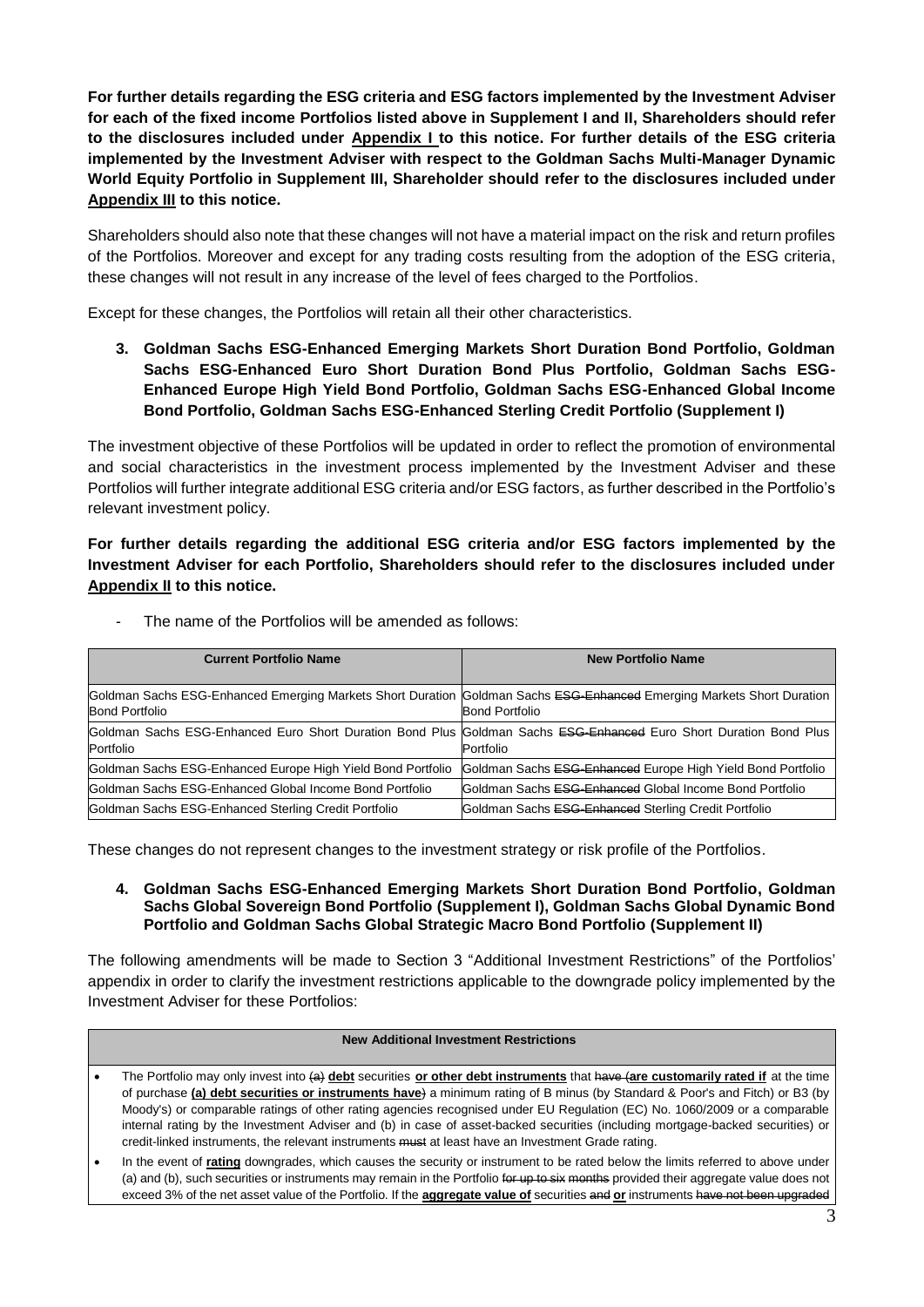within **downgraded below** the six months period **aforementioned minimum ratings exceed 3% of the net asset value of the Portfolio**, they will **generally, absent any extraordinary circumstances,** be sold **within six months from the day on which the threshold of 3% was exceeded, however, only to the extent of the excess over 3%**.

- Please note that certain un-rated securities, including for instance, agency mortgage-backed securities and issues from sovereign bond issuers will have the relevant country rating applied.
- In case of split ratings by recognised rating agencies, the lower of the two highest ratings must be used. Where the lower of the two highest ratings does not meet the requirements stated above, the Investment Adviser may instead decide to replace it with its own internal rating based on quantitative analysis, which may be higher.
- Similarly, where there is only one rating by a recognised rating agency and this does not meet the requirements stated above, the Investment Adviser may instead decide to replace it with its own internal rating based on quantitative analysis, which may be higher. The Portfolio will under no circumstances rely exclusively on external ratings in determining the credit risk of a financial instrument.
- Asset-backed securities and credit-linked instruments in the Portfolio will either be (i) traded on an organised market within the meaning of Article 4 no. 14 of Directive 2004/39/EC (MiFID) or on a non-EU exchange with an equivalent standard of regulation or (ii) be issued by an issuer domiciled in the EEA or an OECD full member state.
- The Portfolio will only invest in other Permitted Funds whose fund rules have equivalent restrictions in respect to the above rating requirements.
- **In deviation from the above, the Portfolio may, at the time the investment restrictions in this section become effective, hold securities or instruments which neither at the time of their acquisition nor at the time the investment restrictions in this section become effective had/have the required minimum rating, provided their aggregate value does not exceed 3% of the net asset value of the Portfolio.**

This clarification does not represent a change to the investment strategy or risk profile of the Portfolios.

**Please contact the Shareholder Services team on +44 (0)20 7774 6366 or your Goldman Sachs professional if you wish to redeem your investment or switch into another Portfolio of the Fund prior to the Effective Date.**

\*\*\*

**Shareholders are advised to consult their advisers regarding the effect of the Portfolios changes, as well as any consequences of investing in a Luxembourg-based fund, in light of their individual circumstances.**

Yours sincerely,

Glenn Thorpe [**Director**] On behalf of the Board of Directors of Goldman Sachs Funds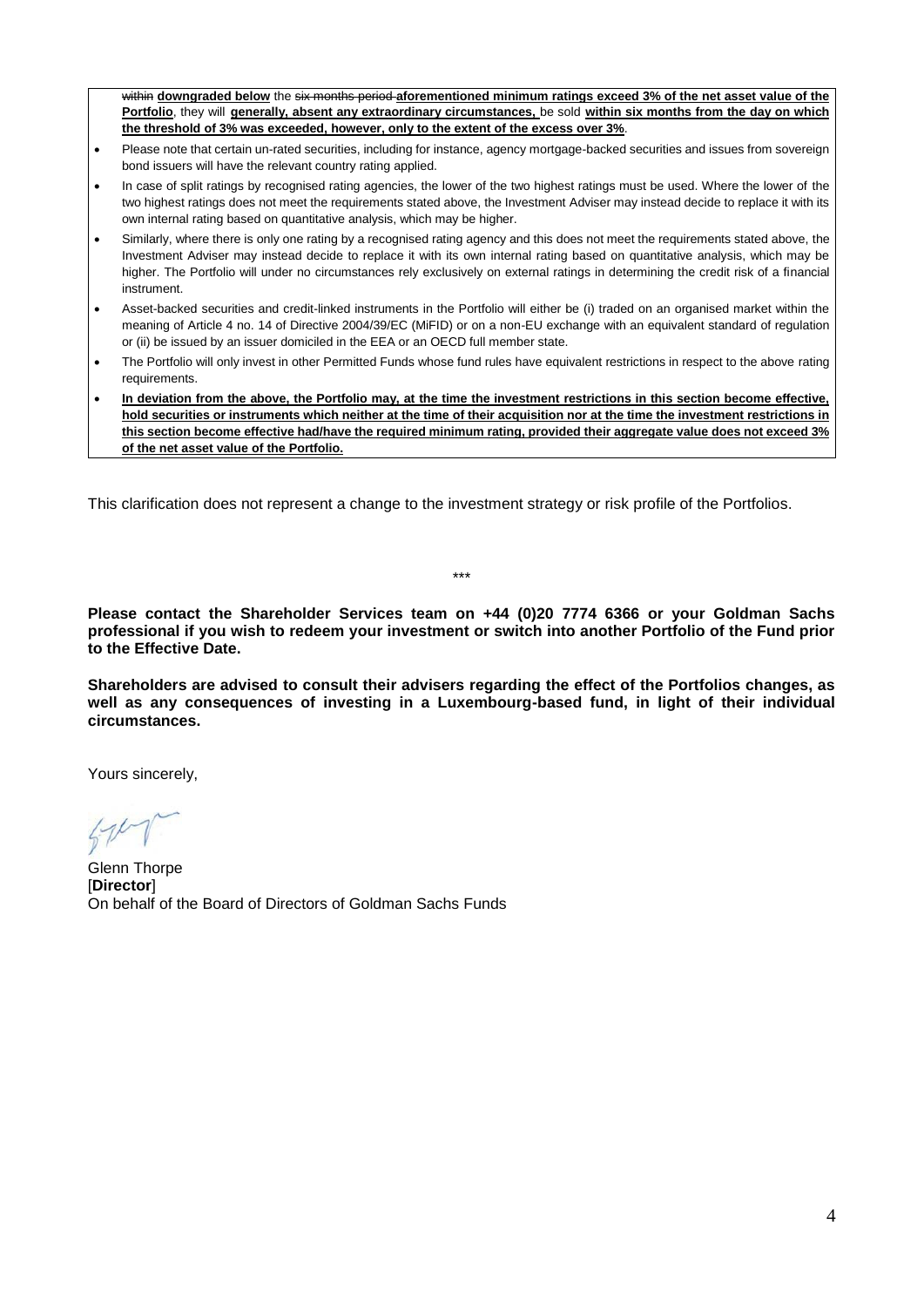### **Appendix I – ESG Criteria and ESG Factors applicable to the Portfolios listed in Section 2 of the Shareholder Letter (except for Goldman Sachs Multi-Manager Dynamic World Equity Portfolio – see Appendix III) as from the Effective Date**

### **I. Tables of correspondence of additional ESG Criteria considered by the Investment Adviser and ESG Factors that may be integrated by the Investment Adviser**

As part of its investment process, the Investment Adviser will implement a multi-faceted approach to ESG considerations on the basis of binding characteristics (the "**ESG Criteria**") as well as on the basis of engagement and integration of ESG factors alongside traditional fundamental factors (the "**ESG Factors**"), as further detailed in the below table.

| <b>Criteria Category</b>                                         | <b>ESG Criteria and Factors considered by the Investment Adviser</b><br><b>Corresponding</b><br>letter in the table<br>under section II                                                                                                                                                                                                                                                                                                                                                                                                                                                                                  |                |  |  |  |  |  |  |
|------------------------------------------------------------------|--------------------------------------------------------------------------------------------------------------------------------------------------------------------------------------------------------------------------------------------------------------------------------------------------------------------------------------------------------------------------------------------------------------------------------------------------------------------------------------------------------------------------------------------------------------------------------------------------------------------------|----------------|--|--|--|--|--|--|
|                                                                  | <b>ESG Criteria</b>                                                                                                                                                                                                                                                                                                                                                                                                                                                                                                                                                                                                      |                |  |  |  |  |  |  |
| Investment Objective                                             | As part of its investment process, the Investment Adviser seeks to promote environmental and social characteristics based on the Investment Adviser's application<br>of certain environmental, social and governance ("ESG") criteria as described below.                                                                                                                                                                                                                                                                                                                                                                | A              |  |  |  |  |  |  |
| <b>Investment Adviser's</b><br>approach to ESG<br>considerations | The Investment Adviser implements a multi-faceted approach to Environmental, Social and Governance (ESG) considerations ("ESG Criteria") into its fundamental<br>investment process that will consist of exclusions based on proprietary ESG ratings as set forth below. In addition, the Investment Adviser's approach may include<br>(as further described below) engagement and integration of ESG factors into the investment process for issuers considered alongside traditional fundamental<br>factors.                                                                                                           | B <sub>1</sub> |  |  |  |  |  |  |
|                                                                  | The Investment Adviser implements a multi-faceted approach to Environmental, Social and Governance (ESG) considerations ("ESG Criteria") into its fundamental<br>investment process that will consist of: (i) exclusions based on proprietary ESG ratings as set forth below; and (ii) portfolio level targets as set forth below. In<br>addition, the Investment Adviser's approach may include (as further described below) engagement and integration of ESG factors into the investment process for<br>issuers considered alongside traditional fundamental factors.                                                 | <b>B2</b>      |  |  |  |  |  |  |
|                                                                  | The Investment Adviser implements a multi-faceted approach to Environmental, Social and Governance (ESG) considerations ("ESG Criteria") into its fundamental<br>investment process that will consist of portfolio level targets as set forth below. In addition, the Investment Adviser's approach may include (as further described<br>below) engagement and integration of ESG factors into the investment process for issuers considered alongside traditional fundamental factors.                                                                                                                                  | B <sub>3</sub> |  |  |  |  |  |  |
|                                                                  | [The Investment Adviser implements a multi-faceted approach to Environmental, Social and Governance (ESG) considerations ("ESG Criteria") into its fundamental<br>investment process that will consist of: (i) exclusionary screens as set forth below; (ii) exclusions based on proprietary ESG ratings as set forth below; and (iii)<br>portfolio level targets as set forth below. In addition, the Investment Adviser's approach may include (as further described below) engagement and integration of<br>ESG factors into the investment process for issuers considered alongside traditional fundamental factors. | B <sub>4</sub> |  |  |  |  |  |  |
|                                                                  | The Investment Adviser implements a multi-faceted approach to Environmental, Social and Governance (ESG) considerations ("ESG Criteria") into its fundamental<br>investment process that will consist of: (i) exclusionary screens as set forth below; and (ii) exclusions based on proprietary ESG ratings as set forth below. In<br>addition, the Investment Adviser's approach may include (as further described below) engagement and integration of ESG factors into the investment process for<br>issuers considered alongside traditional fundamental factors.                                                    | B <sub>5</sub> |  |  |  |  |  |  |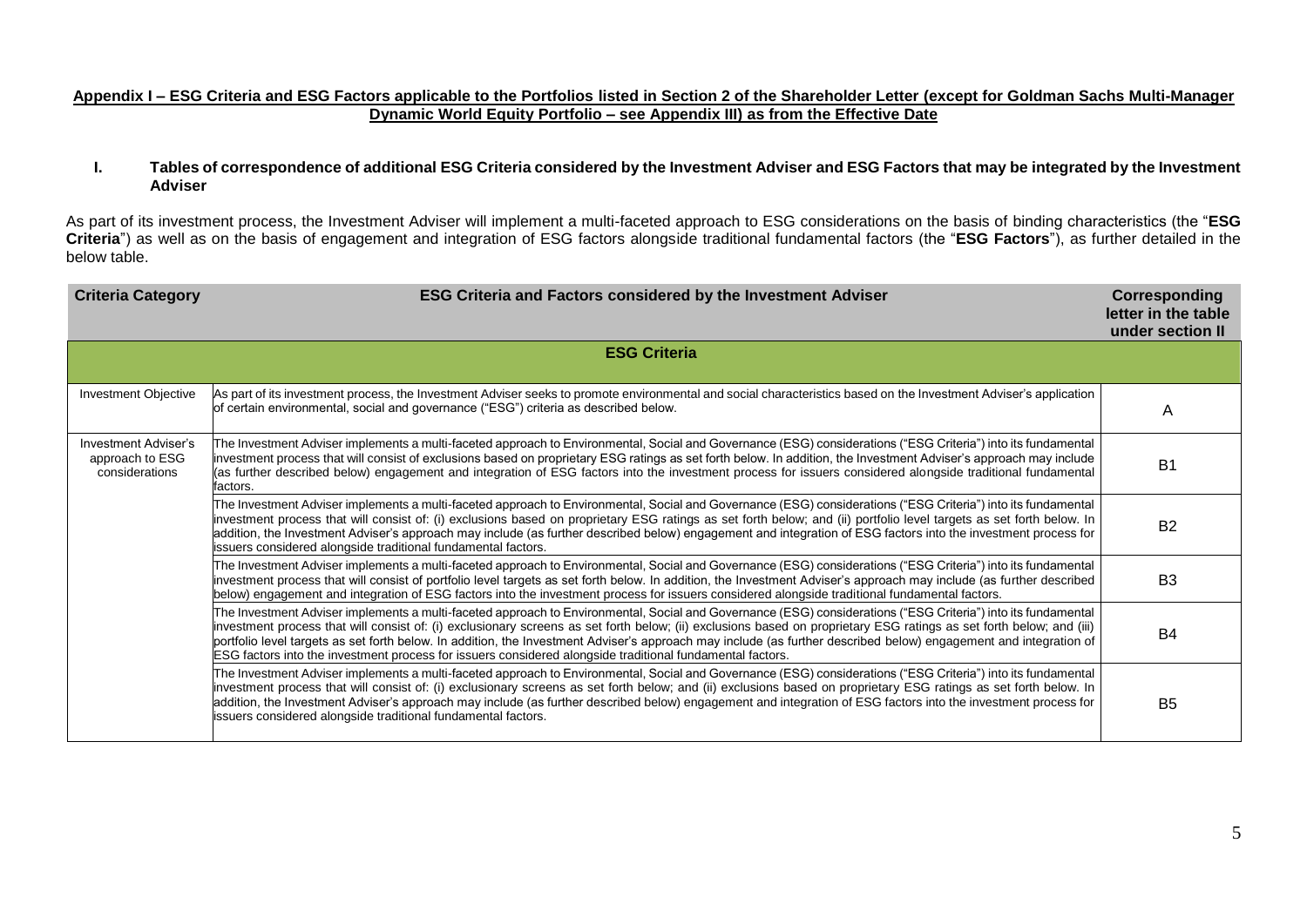| <b>Criteria Category</b>                                             | <b>ESG Criteria and Factors considered by the Investment Adviser</b>                                                                                                                                                                                                                                                                                                                                                                                                                                                                                                                                                                                                                                                                                                                                                                                                                                                                                                                                                                                                                                                                                                                                                 | Corresponding<br>letter in the table<br>under section II |
|----------------------------------------------------------------------|----------------------------------------------------------------------------------------------------------------------------------------------------------------------------------------------------------------------------------------------------------------------------------------------------------------------------------------------------------------------------------------------------------------------------------------------------------------------------------------------------------------------------------------------------------------------------------------------------------------------------------------------------------------------------------------------------------------------------------------------------------------------------------------------------------------------------------------------------------------------------------------------------------------------------------------------------------------------------------------------------------------------------------------------------------------------------------------------------------------------------------------------------------------------------------------------------------------------|----------------------------------------------------------|
| Exclusions - Revenue<br>based exclusion                              | The Investment Adviser will adhere to the ESG Criteria by generally seeking to avoid investing in debt securities issued by corporate and sovereign issuers that<br>are, in the opinion of the Investment Adviser, directly engaged in, and/or deriving significant revenues from the following activities:                                                                                                                                                                                                                                                                                                                                                                                                                                                                                                                                                                                                                                                                                                                                                                                                                                                                                                          |                                                          |
|                                                                      | production of, and/or involvement in controversial weapons (including nuclear weapons);<br>production or sale of tobacco;<br>extraction, production or generation of certain fossil fuels (including thermal coal and oil sands); and<br>production or sale of civilian firearms.                                                                                                                                                                                                                                                                                                                                                                                                                                                                                                                                                                                                                                                                                                                                                                                                                                                                                                                                    | $\mathsf{C}$                                             |
| Exclusions - UNGC<br>screen                                          | The Portfolio will also seek to exclude from its investment universe companies the Investment Adviser believes to be violating the United Nations Global Compact<br>ten principles (which are widely recognised corporate sustainability principles that meet fundamental responsibilities in the areas of human rights, labour,<br>environment and anti-corruption).                                                                                                                                                                                                                                                                                                                                                                                                                                                                                                                                                                                                                                                                                                                                                                                                                                                | D                                                        |
| Exclusions - Revenue<br>based exclusion and/or<br><b>UNGC</b> screen | Adherence to these ESG Criteria will be based on thresholds pre-determined by the Investment Adviser in its sole discretion and will be applied to data provided<br>by a third party vendor(s). The exclusionary criteria applied by the Investment Adviser are determined in reliance on one or a number of third party ESG vendors.<br>The Investment Adviser will rely on third-party data that it believes to be reliable, but it does not guarantee the accuracy of such third-party data. Potential omissions<br>may include but are not limited to new issues or new issuers to which a third party ESG vendor would not yet have data mapped (in respect of which the Investment<br>Adviser may make reasonable estimates). In the course of gathering data, vendors may make certain value judgements (e.g., regarding the adequacy of a<br>company's program for addressing an ESG issue). The Investment Adviser does not verify those judgements, nor quantify their impact upon its analysis. The<br>Investment Adviser, in its sole discretion, retains the right to disapply data and/or ratings provided by third party vendors where it deems the data and/or to be<br>inaccurate or inappropriate. | Е                                                        |
| Exclusions - Proprietary<br>scoring exclusions                       | The screening process for the Portfolio generally excludes corporate issuers that have the lowest category of ESG ratings according to the Investment Adviser's<br>proprietary internal scoring system provided, however, that the Portfolio may have exposure of up to 10% in such corporate issuers. The Portfolio may invest in a<br>corporate issuer prior to such issuer receiving an internal ESG rating. There are instances where an internal ESG rating may not be available, which include but<br>are not limited to, in-kind transfers, corporate actions, new issues, holdings that are soon to reach their maturity date, and/or certain short-term holdings.                                                                                                                                                                                                                                                                                                                                                                                                                                                                                                                                           | F                                                        |
|                                                                      | The screening process for the Portfolio generally excludes government and corporate issuers that have the lowest category of ESG ratings according to the<br>Investment Adviser's proprietary internal scoring system provided, however, that the Portfolio may have exposure of up to 10% in such issuers. The Portfolio may<br>invest in a government or corporate issuer prior to such issuer receiving an internal ESG rating. There are instances where an internal ESG rating may not be<br>available, which include but are not limited to, in-kind transfers, corporate actions, new issues, holdings that are soon to reach their maturity date, and/or certain<br>short-term holdings.                                                                                                                                                                                                                                                                                                                                                                                                                                                                                                                     | G                                                        |
|                                                                      | The screening process for the Portfolio generally excludes government issuers that have the lowest category of ESG ratings according to the Investment Adviser's<br>proprietary internal scoring system. The government issuers with the lowest ESG ratings according to the Investment Adviser's proprietary internal scoring system<br>generally account for less than 10% of the issuers for which the Investment Adviser has assigned an internal ESG rating. The Portfolio may invest in a government<br>issuer prior to such issuer receiving an internal ESG rating. There are instances where an internal ESG rating may not be available, which include but are not<br>limited to, in-kind transfers, corporate actions, new issues, holdings that are soon to reach their maturity date, and/or certain short-term holdings.                                                                                                                                                                                                                                                                                                                                                                               | H                                                        |
|                                                                      | The screening process for the Portfolio generally excludes government and corporate issuers that have the lowest category of ESG ratings according to the<br>Investment Adviser's proprietary internal scoring system. The government and corporate issuers with the lowest ESG ratings according to the Investment Adviser's<br>proprietary internal scoring system generally account for less than 10% of the issuers for which the Investment Adviser has assigned an internal ESG rating. The<br>Portfolio may invest in a government or corporate issuer prior to such issuer receiving an internal ESG rating. There are instances where an internal ESG rating<br>may not be available, which include but are not limited to, in-kind transfers, corporate actions, new issues, holdings that are soon to reach their maturity date,<br>and/or certain short-term holdings.                                                                                                                                                                                                                                                                                                                                   |                                                          |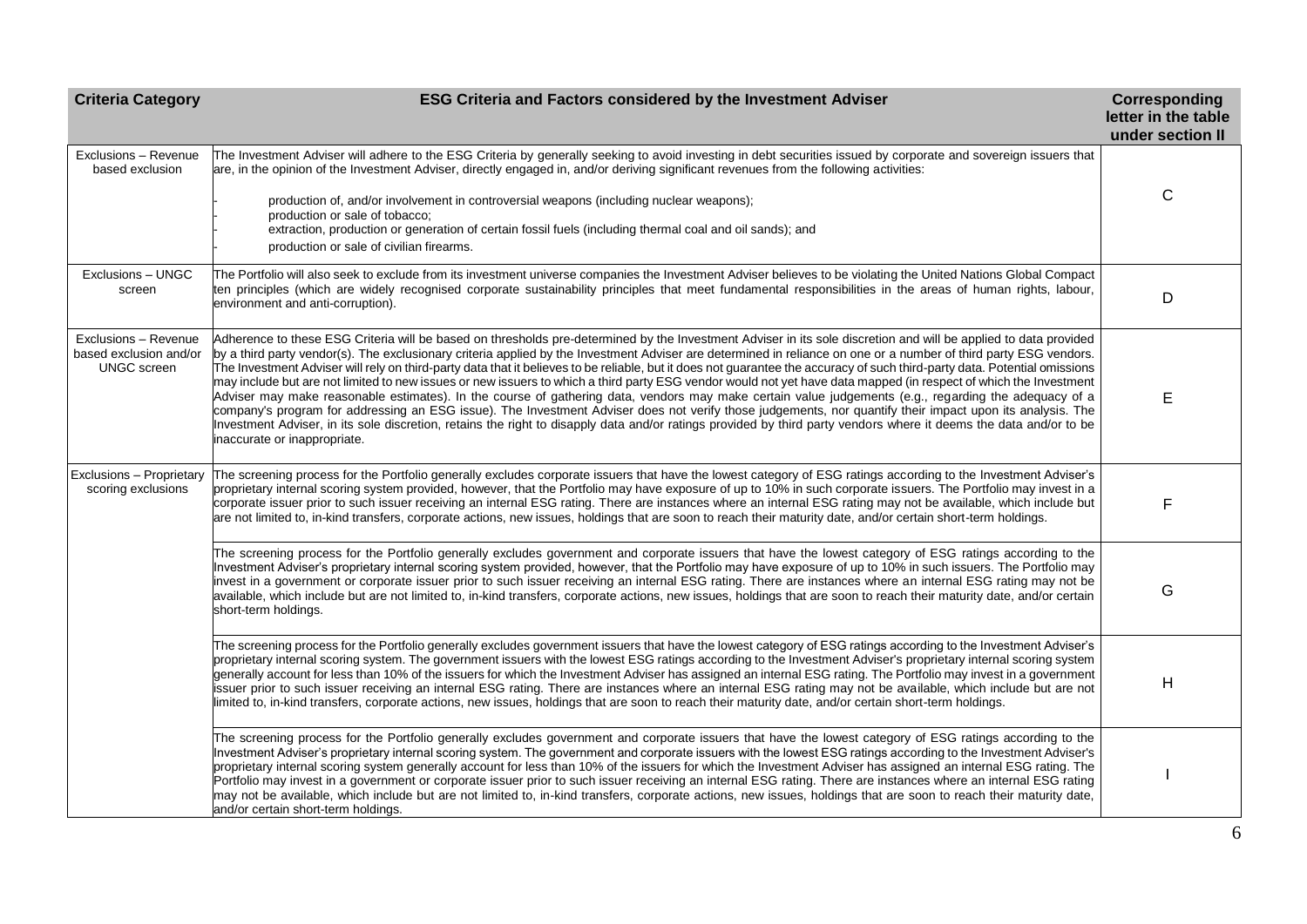# **Criteria Category ESG Criteria and Factors considered by the Investment Adviser Corresponding Corresponding**

|                                                            |                                                                                                                                                                                                                                                                                                                                                                                                                                                                                                                                                                                                                                                                                                                                                                                                                            | letter in the table<br>under section II |
|------------------------------------------------------------|----------------------------------------------------------------------------------------------------------------------------------------------------------------------------------------------------------------------------------------------------------------------------------------------------------------------------------------------------------------------------------------------------------------------------------------------------------------------------------------------------------------------------------------------------------------------------------------------------------------------------------------------------------------------------------------------------------------------------------------------------------------------------------------------------------------------------|-----------------------------------------|
|                                                            |                                                                                                                                                                                                                                                                                                                                                                                                                                                                                                                                                                                                                                                                                                                                                                                                                            |                                         |
|                                                            | The screening process for the Portfolio generally excludes government and corporate issuers that have the lowest two categories of ESG ratings according to the<br>Investment Adviser's proprietary internal scoring system provided, however, that the Portfolio may have exposure of up to 30% in such government and corporate<br>ssuers. The Portfolio may invest in a government or corporate issuer prior to such issuer receiving an internal ESG rating. There are instances where an internal<br>ESG rating may not be available, which include but are not limited to, in-kind transfers, corporate actions, new issues, holdings that are soon to reach their maturity<br>date, and/or certain short-term holdings.                                                                                             |                                         |
| <b>Screening Process</b>                                   | The Investment Adviser in its sole discretion may periodically update its screening process, amend the type of activities that are excluded for investment or revise<br>the thresholds applicable to any such activities. There may be instances where existing issuers in the Portfolio that were not in the lowest category of ESG ratings<br>at the time of purchase are subsequently determined by the Investment Adviser to fall into the lowest ESG category. The Investment Adviser will not be required<br>to sell such securities and may not be able to sell such securities, for example, where they are not readily disposable due to liquidity issues or other reasons.                                                                                                                                       | Κ                                       |
| Score                                                      | Portfolio Level Targets - The Portfolio aims to target a higher environmental score (E-score) relative to the relevant reference benchmark*. The Investment Adviser aims to measure an E-<br>Sovereign Environmental score for each sovereign issuer in the Portfolio and in the relevant reference benchmark according to its proprietary ESG scoring system, which amongst other<br>factors may consider Air Quality, Water Scarcity, Climate & Energy, Biodiversity & Habitat.                                                                                                                                                                                                                                                                                                                                          |                                         |
|                                                            | However, there may be instances where an internal E-score may not be available for a particular sovereign issuer, which include but are not limited to in kind<br>transfers, new issues, holdings that are soon to reach their maturity date, and/or certain short-term holdings. If an issuer does not have an E-score it will be<br>excluded when calculating the E-score of the Portfolio or relevant reference benchmark, as applicable.                                                                                                                                                                                                                                                                                                                                                                               |                                         |
| Portfolio Level Targets -<br>Carbon Measurement            | The Portfolio aims to target a lower weighted average carbon intensity relative to the relevant reference benchmark*. Weighted average carbon intensity is a<br>measure of the Scope 1 and 2 carbon emissions of a corporate issuer weighted by average portfolio weight. This measure is calculated by the Investment Adviser,<br>using third party data. Scope 1 emissions include all direct Greenhouse Gas emissions from sources owned or controlled by the company. Scope 2 emissions<br>include indirect GHG emissions from consumption of purchased electricity, heat, or steam, and the transmission and distribution (T&D) losses associated with<br>some purchased utilities. There may be instances where Scope 1 and Scope 2 carbon emissions data may not be available for a particular corporate issuer.    | M                                       |
| Portfolio Level Targets -<br><b>Board Diversity</b>        | The Portfolio aims to target a lower exposure, relative to the relevant reference benchmark*, to companies with certain pre-defined thresholds for diversity on<br>company boards as measured by percentage of women directors on the company's board of directors. The current pre-defined threshold has been set by the<br>Investment Adviser for the Portfolio to hold less than reference benchmark weight in issuers that have less than 10% women on board (i.e. boards with fewer than<br>10% of their members being women fall below the threshold), but may be changed at discretion of the Investment Adviser without prior notice to Shareholders<br>(who may obtain details of the current threshold at any point from the Investment Adviser).                                                                | N                                       |
| Portfolio Level Targets -<br>US Agency MBS Social<br>Score | The Portfolio aims to target a higher social score (S-score) relative to the relevant reference benchmark*, with respect to its investments in U.S. agency mortgage-<br>backed securities. The Investment Adviser has developed a proprietary social impact framework specifically for agency mortgage-backed securities using a variety<br>of loan characteristics to score the underlying pools. There may be instances where an internal S-score may not be available for a particular agency mortgage-<br>backed security, which include but are not limited to, new issues or older loans with limited data disclosure. If a particular agency mortgage-backed security does<br>not have an S-score it will be excluded when calculating the S-score of the Portfolio or relevant reference benchmark, as applicable. | O                                       |
| Portfolio Level Targets -<br>Monitoring                    | The Investment Adviser will monitor this target on an ongoing basis and seek to adjust the Portfolio on at least a quarterly basis to adhere to the target.                                                                                                                                                                                                                                                                                                                                                                                                                                                                                                                                                                                                                                                                | P                                       |
| Portfolio Level Targets -<br>Disclaimer for the            | Although the Portfolio aims to target a better environmental score relative to the relevant reference benchmark*, please note that the relevant reference benchmark<br>is not an ESG benchmark.                                                                                                                                                                                                                                                                                                                                                                                                                                                                                                                                                                                                                            | Q                                       |
| comparative benchmark                                      | Please note that the relevant reference benchmark is not an ESG benchmark.                                                                                                                                                                                                                                                                                                                                                                                                                                                                                                                                                                                                                                                                                                                                                 | Q <sub>1</sub>                          |

*\* Unless specified in the below table, the relevant reference benchmark is the Portfolio Reference Benchmark as disclosed in the relevant Portfolio's Appendix.*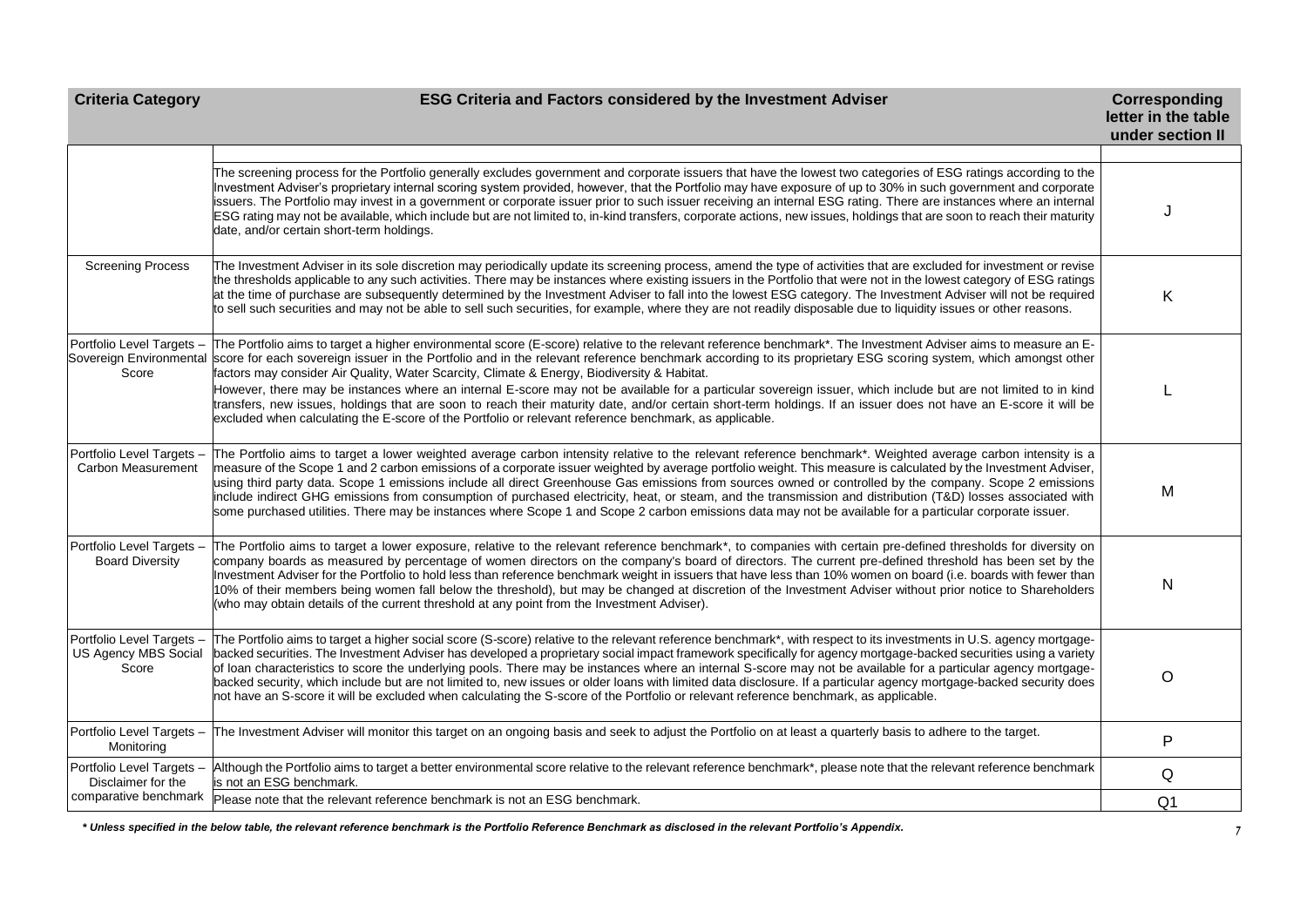| <b>Criteria Category</b>                                                        | ESG Criteria and Factors considered by the Investment Adviser                                                                                                                                                                                                                                                                                                                                                                                                                                                                                                                                                                                                                                                                                                                                                                                                                                                                                                                                                                                                                                                                                                                                                                                                                                                                                                                                                                                                                                                                                                                                                                                                                                                                                                                                                                                         | Corresponding<br>letter in the table<br>under section II |
|---------------------------------------------------------------------------------|-------------------------------------------------------------------------------------------------------------------------------------------------------------------------------------------------------------------------------------------------------------------------------------------------------------------------------------------------------------------------------------------------------------------------------------------------------------------------------------------------------------------------------------------------------------------------------------------------------------------------------------------------------------------------------------------------------------------------------------------------------------------------------------------------------------------------------------------------------------------------------------------------------------------------------------------------------------------------------------------------------------------------------------------------------------------------------------------------------------------------------------------------------------------------------------------------------------------------------------------------------------------------------------------------------------------------------------------------------------------------------------------------------------------------------------------------------------------------------------------------------------------------------------------------------------------------------------------------------------------------------------------------------------------------------------------------------------------------------------------------------------------------------------------------------------------------------------------------------|----------------------------------------------------------|
|                                                                                 | Please note that the relevant reference benchmark* is not an ESG benchmark and that the Portfolio is not managed in view of achieving the long-term global<br>warming objectives of the Paris Agreement.                                                                                                                                                                                                                                                                                                                                                                                                                                                                                                                                                                                                                                                                                                                                                                                                                                                                                                                                                                                                                                                                                                                                                                                                                                                                                                                                                                                                                                                                                                                                                                                                                                              | $\mathsf{R}$                                             |
|                                                                                 | Although the Portfolio aims to target a better social score relative to the relevant reference benchmark*, please note that the relevant reference benchmark is not<br>a ESG benchmark.                                                                                                                                                                                                                                                                                                                                                                                                                                                                                                                                                                                                                                                                                                                                                                                                                                                                                                                                                                                                                                                                                                                                                                                                                                                                                                                                                                                                                                                                                                                                                                                                                                                               | $\mathsf S$                                              |
|                                                                                 | Although the Portfolio aims to target a better environmental or social score relative to the relevant reference benchmark* or the Bloomberg U.S. Mortgage Backed<br>Securities Index, please note that the relevant reference benchmark*or the Bloomberg U.S. Mortgage Backed Securities Index are not ESG benchmarks.                                                                                                                                                                                                                                                                                                                                                                                                                                                                                                                                                                                                                                                                                                                                                                                                                                                                                                                                                                                                                                                                                                                                                                                                                                                                                                                                                                                                                                                                                                                                | S <sub>1</sub>                                           |
|                                                                                 | <b>ESG Factors</b>                                                                                                                                                                                                                                                                                                                                                                                                                                                                                                                                                                                                                                                                                                                                                                                                                                                                                                                                                                                                                                                                                                                                                                                                                                                                                                                                                                                                                                                                                                                                                                                                                                                                                                                                                                                                                                    |                                                          |
| <b>ESG</b> Integration                                                          | In addition to applying the ESG Criteria as set forth above the Investment Adviser may integrate ESG factors with traditional fundamental factors as part of its<br>fundamental research process to seek to: (i) determine whether a particular fixed income security and/or sector is suitable and attractively priced for investment<br>and (ii) assess their potential impact on the credit quality and spreads of a particular fixed income security. Traditional fundamental factors that the Investment<br>Adviser may consider on a non-binding basis include, but are not limited to, leverage, earnings, enterprise value, industry trends and macroeconomic factors.<br>ESG factors that the Investment Adviser may consider include, but are not limited to, carbon intensity and emissions profiles, workplace health and safety and<br>cyber risk, stakeholder relations, employee relations, management incentives, governance structure and practices, environmental issues, physical climate risk<br>exposure, loan servicer governance and controversies and labour practices. The identification of a risk related to an ESG factor will not necessarily exclude a<br>particular fixed income security and/or sector that, in the Investment Adviser's view, is otherwise suitable and attractively priced for investment. The relevance of<br>specific traditional fundamental factors and ESG factors to the fundamental investment process varies across asset classes, sectors and strategies. The Investment<br>Adviser may utilise data sources provided by third party vendors and/or engage directly with issuers when assessing the above factors. The Investment Adviser<br>employs a dynamic fundamental investment process that considers a wide range of factors, and no one factor or consideration is determinative. | Т                                                        |
| Engagement-<br>Proprietary ESG ratings<br>(corporate)                           | The Investment Adviser intends to engage with corporate issuers that the Investment Adviser believes to have low ESG credentials, with the objective to encourage<br>issuers to improve their ESG practices relative to peers. The Investment Adviser may invest in a corporate issuer prior to or without engaging with such corporate<br>issuer.                                                                                                                                                                                                                                                                                                                                                                                                                                                                                                                                                                                                                                                                                                                                                                                                                                                                                                                                                                                                                                                                                                                                                                                                                                                                                                                                                                                                                                                                                                    | U                                                        |
| Engagement-<br>Proprietary ESG ratings<br>(sovereign)                           | The Investment Adviser intends to engage with sovereign issuers that have a low E-score with the objective to encourage sovereigns to improve their overall<br>environmental performance and to encourage enhanced disclosures of climate related metrics. The Investment Adviser may invest in a sovereign issuer prior to<br>or without engaging with such sovereign issuer.                                                                                                                                                                                                                                                                                                                                                                                                                                                                                                                                                                                                                                                                                                                                                                                                                                                                                                                                                                                                                                                                                                                                                                                                                                                                                                                                                                                                                                                                        | $\vee$                                                   |
| Engagement-<br>Combined proprietary<br>ESG ratings (corporate<br>and sovereign) | The Investment Adviser intends to engage with corporate and sovereign issuers that the Investment Adviser believes to have low ESG credentials, with the<br>objective to encourage corporate issuers to improve their ESG practices relative to peers and to encourage sovereigns to improve their overall environmental<br>performance and to encourage enhanced disclosures of climate related metrics. The Investment Adviser may invest in an issuer prior to or without engaging with<br>such issuer.                                                                                                                                                                                                                                                                                                                                                                                                                                                                                                                                                                                                                                                                                                                                                                                                                                                                                                                                                                                                                                                                                                                                                                                                                                                                                                                                            | W                                                        |
| Engagement - Board<br>diversity                                                 | The Investment Adviser intends to engage with corporate issuers that the Investment Adviser believes have an under-representation of women on their board of<br>directors. The threshold for engagement on this topic is currently set at 10% (i.e. boards with fewer than 10% of their members being women fall below the<br>threshold), but may be changed at discretion of the Investment Adviser without prior notice to Shareholders (who may obtain details of the current threshold at<br>any point from the Investment Adviser). The Investment Adviser may invest in a corporate issuer prior to or without engaging with such corporate issuer.                                                                                                                                                                                                                                                                                                                                                                                                                                                                                                                                                                                                                                                                                                                                                                                                                                                                                                                                                                                                                                                                                                                                                                                             | X                                                        |
| Engagement - GSE                                                                | The Investment Adviser intends to engage with the three main government-sponsored enterprises (GSE) that issue U.S. agency mortgage-backed securities<br>(namely Fannie Mae, Freddie Mac and Ginnie Mae) on social issues, equality, and lending practices. The Investment Adviser may invest in U.S. agency mortgage-<br>backed securities prior to or without engaging with the GSE.                                                                                                                                                                                                                                                                                                                                                                                                                                                                                                                                                                                                                                                                                                                                                                                                                                                                                                                                                                                                                                                                                                                                                                                                                                                                                                                                                                                                                                                                | Y                                                        |

*\* Unless specified in the below table, the relevant reference benchmark is the Portfolio Reference Benchmark as disclosed in the relevant Portfolio's Appendix.*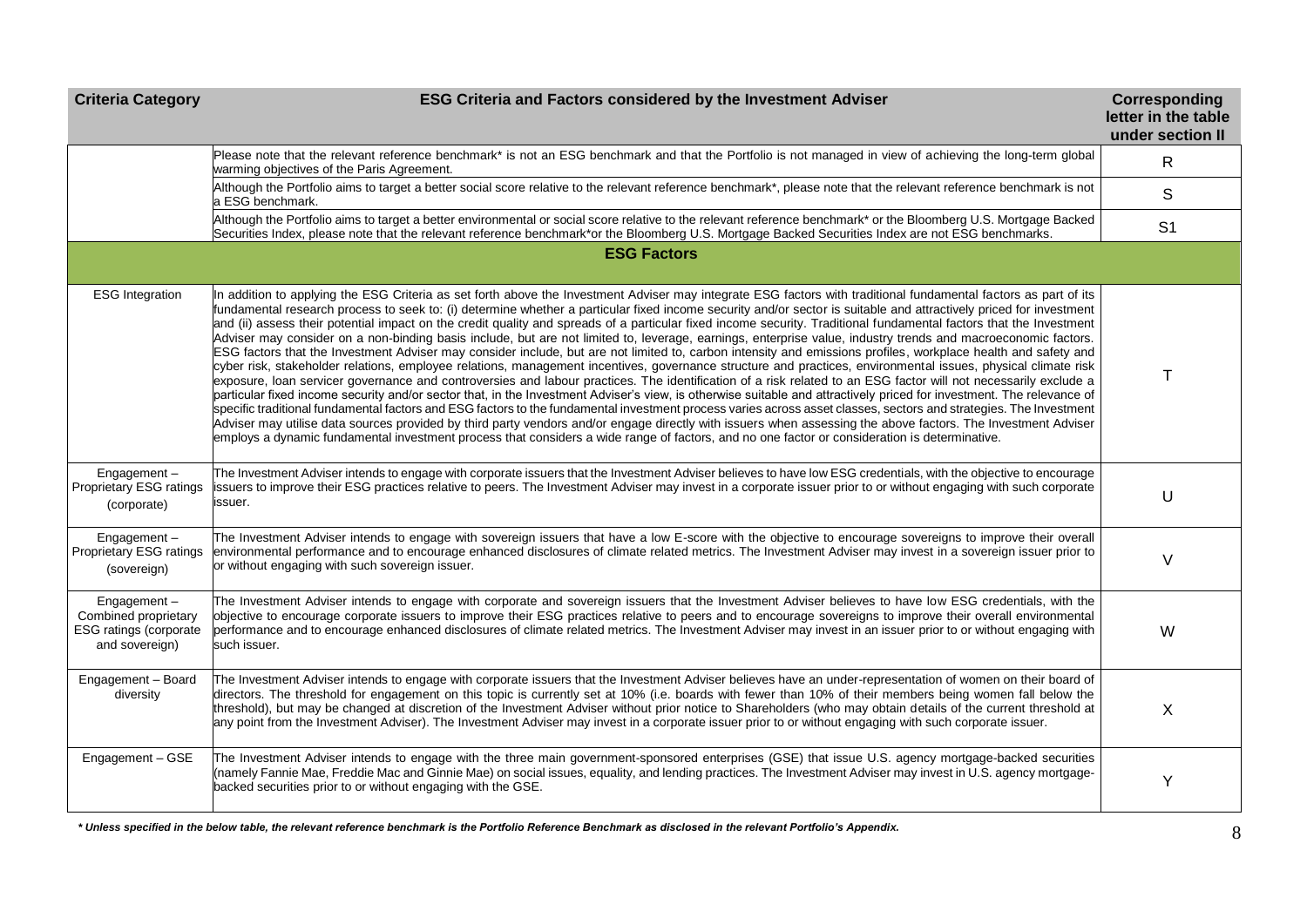# **Criteria Category ESG Criteria and Factors considered by the Investment Adviser Criteria Category Compared 2016**

**Corresponding**<br>letter in the table **under section II**

|                                                                        |                                                                                                                                                                                                                                                                                                                                                                                                                                                                                                                                          | <u>unuci sconon il</u> |  |  |  |  |  |
|------------------------------------------------------------------------|------------------------------------------------------------------------------------------------------------------------------------------------------------------------------------------------------------------------------------------------------------------------------------------------------------------------------------------------------------------------------------------------------------------------------------------------------------------------------------------------------------------------------------------|------------------------|--|--|--|--|--|
|                                                                        | <b>Taxonomy Regulation disclosure</b>                                                                                                                                                                                                                                                                                                                                                                                                                                                                                                    |                        |  |  |  |  |  |
|                                                                        | The Regulation (EU) 2020/852 on the establishment of a framework to facilitate sustainable investment (the "Taxonomy Regulation") requires financial products subject                                                                                                                                                                                                                                                                                                                                                                    |                        |  |  |  |  |  |
|                                                                        | to the SFDR to also integrate pre-contractual disclosures regarding their alignment with the Taxonomy Regulation and other information in relation thereto.                                                                                                                                                                                                                                                                                                                                                                              |                        |  |  |  |  |  |
| Disclosure inserted in<br>of the Taxonomy<br>Regulation for portfolios | [This Portfolio promotes environmental characteristics. As such, it is required as per Article 6 of the Taxonomy Regulation to state that the "do no significant harm"<br>compliance with article 6 principle applies only to those investments underlying the Portfolio that take into account the EU criteria for environmentally sustainable economic activities. The<br>investments underlying the remaining portion of this Portfolio do not take into account the EU criteria for environmentally sustainable economic activities. |                        |  |  |  |  |  |
| characteristics                                                        | promoting environmental it should however be noted that notwithstanding the above, this Portfolio does not take into account the EU criteria for environmentally sustainable economic  <br>activities within the meaning of the Taxonomy Regulation and its portfolio alignment with such Taxonomy Regulation is not calculated. Therefore, the "do not<br>significant harm" principle does not apply to any of the investments of this Portfolio.                                                                                       |                        |  |  |  |  |  |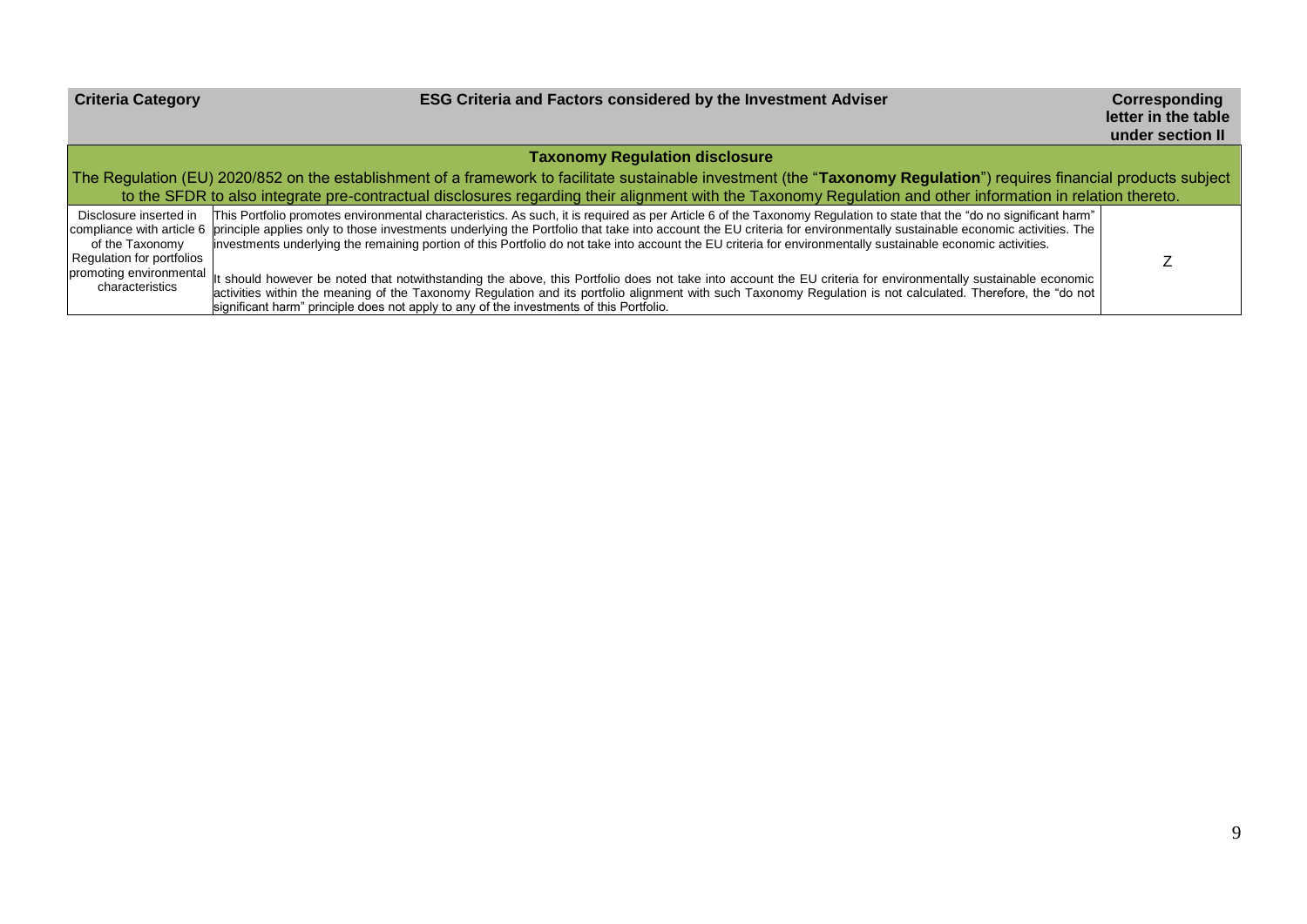# **II. Table of Portfolios**

 $\overline{a}$ 

| <b>Portfolios</b>                                                   |   |   |          |                                            |   |   |              |    |   |    |                         |       |                   |                |              |             |   |   |   |                         |   |                         |           |        |    |             |
|---------------------------------------------------------------------|---|---|----------|--------------------------------------------|---|---|--------------|----|---|----|-------------------------|-------|-------------------|----------------|--------------|-------------|---|---|---|-------------------------|---|-------------------------|-----------|--------|----|-------------|
|                                                                     | A |   |          | B1 B2 B3 B4 B5 C D E F G H I J K L M N O P |   |   |              |    |   |    |                         |       |                   |                |              | $\mathbf Q$ |   |   |   | Q1 R S S1 T U V W X Y Z |   |                         |           |        |    |             |
| Goldman Sachs Asia High Yield Bond Portfolio                        |   | X |          |                                            |   |   |              |    |   |    | X                       |       |                   |                |              |             |   |   |   |                         | X |                         |           |        |    | Х           |
| Goldman Sachs Emerging Markets Corporate Bond Portfolio             | Χ | X |          |                                            |   |   |              |    |   |    | X                       |       |                   |                |              |             |   |   |   |                         | X | ΙX                      |           |        |    | X           |
| Goldman Sachs Emerging Markets Debt Blend Portfolio                 |   |   | X        |                                            |   |   |              |    |   |    | <b>X</b>                | X     |                   |                | Χ            | Χ           |   |   |   |                         | X | $\mathsf{\overline{X}}$ | <b>IX</b> |        |    | X           |
| Goldman Sachs Emerging Markets Debt Local Portfolio                 |   |   |          | $\sf X$                                    |   |   |              |    |   |    |                         | X     |                   |                | X            | X           |   |   |   |                         | X | ΙX                      |           |        |    |             |
| Goldman Sachs Emerging Markets Debt Portfolio                       |   |   |          | $\sf X$                                    |   |   |              |    |   |    |                         | Χ     |                   |                | X            | X           |   |   |   |                         | X | ΙX                      | IX.       |        |    | Χ           |
| Goldman Sachs Global Credit Portfolio (Hedged)                      |   |   | $\times$ |                                            |   |   |              |    |   | X. | X                       |       | x  x              |                | X            |             |   | X |   |                         | X |                         |           | X      | X  | X           |
| Goldman Sachs Global Fixed Income Portfolio                         |   |   |          |                                            | X |   | $X$ $X$ $X$  |    |   | X  | $\overline{\mathsf{x}}$ |       | $x \mid x$        |                | X            |             |   | X |   |                         | X |                         |           | Χ<br>х |    |             |
| Goldman Sachs Global Fixed Income Portfolio (Hedged)                |   |   |          |                                            | X |   | $X$ $X$ $X$  |    |   | x  | X                       |       | $x \, x$          |                | Χ            |             |   | X |   |                         | X |                         |           | X<br>x |    |             |
| Goldman Sachs Global High Yield Portfolio                           |   |   | X        |                                            |   |   |              |    |   |    | $x \, x$                |       | $x \mathsf{K}$    |                | X            |             |   | X |   |                         | X | $\mathsf{X}$            |           |        | x  | X           |
| Goldman Sachs Global Sovereign Bond Portfolio                       |   |   |          | $\times$                                   |   |   |              |    |   |    |                         | X     |                   |                | X.           | X           |   |   |   |                         | X |                         |           |        |    | х           |
| Goldman Sachs Short Duration Opportunistic Corporate Bond Portfolio |   |   |          |                                            |   | X | $x \times x$ |    |   | X  | ΙX                      |       |                   |                |              |             |   |   |   |                         | X | ΙX                      |           |        | X  | X           |
| Goldman Sachs US Dollar Short Duration Bond Portfolio               |   |   |          |                                            | X |   | $X$ $X$ $X$  |    |   | X  | X                       |       | $x \mathsf{K}$    |                | X            |             |   | X |   |                         | X |                         |           | Χ<br>Х |    |             |
| Goldman Sachs US Fixed Income Portfolio                             |   |   |          |                                            | X |   | $X$ $X$ $X$  |    |   | X  | lx                      |       | x  x              |                | X            |             |   | X |   |                         | X |                         |           | X      | X. |             |
| Goldman Sachs US Mortgage Backed Securities Portfolio               |   |   |          | $\sf X$                                    |   |   |              |    |   |    |                         |       |                   | X              | X            |             |   |   | X |                         | X |                         |           |        |    | хk          |
| Goldman Sachs US Real Estate Balanced Portfolio                     |   |   | X        |                                            |   |   | $x \times x$ |    |   |    | X                       |       | X                 |                | X            |             | X |   |   |                         | X |                         |           |        |    | $X$ $X$ $X$ |
| Goldman Sachs Emerging Markets Total Return Bond Portfolio          |   |   |          | $\sf X$                                    |   |   |              |    |   |    |                         | $X^2$ |                   |                | X            | X           |   |   |   |                         | X | $\mathsf{X}$            | ΙX        |        |    |             |
| Goldman Sachs Global Dynamic Bond Portfolio                         |   |   |          |                                            |   | X | $X$ $X$ $X$  |    | Χ |    | X                       |       |                   |                |              |             |   |   |   |                         | Χ |                         |           | X      | X  |             |
| Goldman Sachs Global Dynamic Bond Plus Portfolio                    |   |   |          |                                            |   | X | $\mathsf{X}$ | xх | X |    | <b>X</b>                |       |                   |                |              |             |   |   |   |                         | X |                         |           | Χ      | x  |             |
| Goldman Sachs Global Fixed Income Plus Portfolio (Hedged)           |   |   |          |                                            | X |   | <b>X</b>     | xх | X |    | X                       |       | $\times$ $\times$ |                | Χ            |             |   | X |   |                         | X |                         |           | X      | X. | X           |
| Goldman Sachs Global Strategic Macro Bond Portfolio                 | X |   | X        |                                            |   |   |              |    | Χ |    | X                       | X     |                   | $\mathsf{X}^3$ | $\mathsf{X}$ |             |   |   |   | X                       | X |                         | и         |        |    | x  x        |

 $^2$  The relevant reference benchmark is the J.P. Morgan Emerging Market Bond Index Global Diversified

<sup>3</sup> The relevant reference benchmark is the Bloomberg U.S. Mortgage Backed Securities Index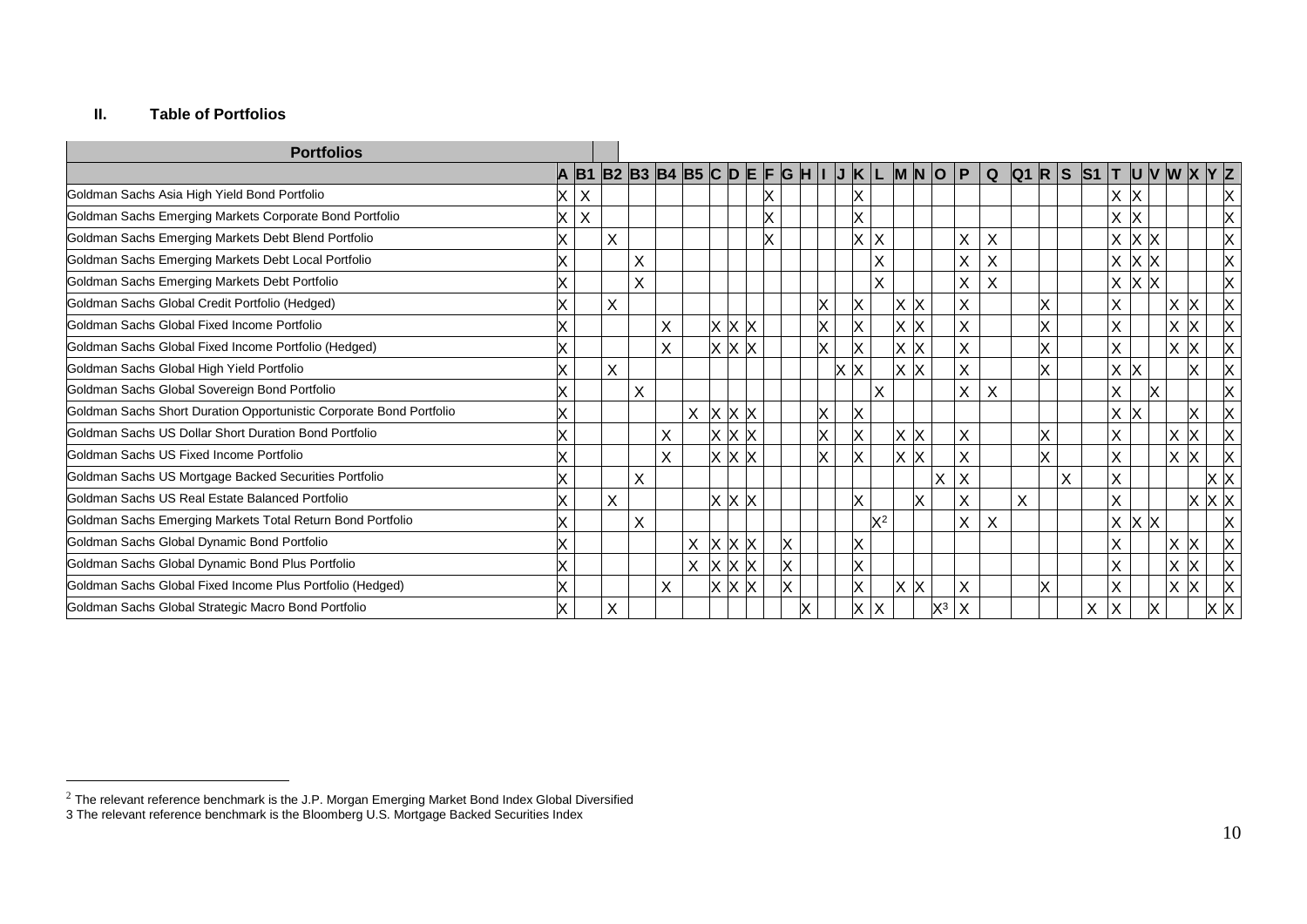# **Appendix II – Additional ESG Criteria and ESG Factors applicable to the Portfolios listed in Section 3 of the Shareholder Letter as from the Effective Date**

**Goldman Sachs ESG-Enhanced Emerging Markets Short Duration Bond Portfolio, Goldman Sachs ESG-Enhanced Euro Short Duration Bond Plus Portfolio, Goldman Sachs ESG-Enhanced Europe High Yield Bond Portfolio, Goldman Sachs ESG-Enhanced Global Income Bond Portfolio, Portfolio Goldman Sachs ESG-Enhanced Sterling Credit Portfolio (Supplement I)**

The investment objective of these Portfolios will be updated in order to reflect the promotion of environmental and social characteristics in the investment process implemented by the Investment Adviser and these Portfolios will further integrate additional ESG criteria and/or ESG factors, as further described in the Portfolio's relevant investment policy.

### **I. Tables of correspondence of additional ESG Criteria considered by the Investment Adviser and ESG Factors that may be integrated by the Investment Adviser**

| <b>Criteria category</b>                                          | New ESG Criteria and Factors considered by the Investment Adviser                                                                                                                                                                                                                                                                                                                                                                                                                                                                                                                                                                                                                                                                                                                                                           | <b>Corresponding letter in</b><br>the table under section II |
|-------------------------------------------------------------------|-----------------------------------------------------------------------------------------------------------------------------------------------------------------------------------------------------------------------------------------------------------------------------------------------------------------------------------------------------------------------------------------------------------------------------------------------------------------------------------------------------------------------------------------------------------------------------------------------------------------------------------------------------------------------------------------------------------------------------------------------------------------------------------------------------------------------------|--------------------------------------------------------------|
|                                                                   | <b>ESG Criteria</b>                                                                                                                                                                                                                                                                                                                                                                                                                                                                                                                                                                                                                                                                                                                                                                                                         |                                                              |
| <b>Screening Process</b>                                          | The Portfolio may invest in a government or corporate issuer prior to such issuer receiving an internal ESG rating.                                                                                                                                                                                                                                                                                                                                                                                                                                                                                                                                                                                                                                                                                                         | Α                                                            |
|                                                                   | There may be instances where existing issuers in the Portfolio that were not in the lowest category of ESG ratings or otherwise excluded pursuant to<br>the ESG Criteria above at the time of purchase are subsequently determined by the Investment Adviser to either fall into the lowest ESG category or<br>otherwise become eligible for exclusion based on the ESG Criteria above. The Investment Adviser will not be required to sell such securities and may<br>not be able to sell such securities, for example, where they are not readily disposable due to liquidity issues or other reasons.                                                                                                                                                                                                                    |                                                              |
| Portfolio Level Targets - Carbon<br>Measurement & Board Diversity | The Portfolio aims to target a lower weighted average carbon intensity relative to the relevant reference benchmark**. Weighted average carbon<br>intensity is a measure of the Scope 1 and 2 carbon emissions of a corporate issuer weighted by average portfolio weight. This measure is calculated<br>by the Investment Adviser, using third party data. Scope 1 emissions include all direct Greenhouse Gas emissions from sources owned or controlled<br>by the company. Scope 2 emissions include indirect GHG emissions from consumption of purchased electricity, heat, or steam, and the transmission<br>and distribution (T&D) losses associated with some purchased utilities. There may be instances where Scope 1 and Scope 2 carbon emissions data<br>may not be available for a particular corporate issuer. | B                                                            |
|                                                                   | The Portfolio aims to target a lower exposure, relative to the relevant reference benchmark, to companies with certain pre-defined thresholds for<br>diversity on company boards as measured by percentage of women directors on the company's board of directors. The current pre-defined threshold<br>has been set by the Investment Adviser for the Portfolio to hold less than the relevant reference benchmark weight in issuers that have less than 10%<br>women on board (i.e. boards with fewer than 10% of their members being women fall below the threshold), but may be changed at discretion of the<br>Investment Adviser without prior notice to Shareholders (who may obtain details of the current threshold at any point from the Investment Adviser).                                                     |                                                              |
|                                                                   | The Investment Adviser will monitor these targets on an ongoing basis and seek to adjust the Portfolio on at least a quarterly basis to adhere to the<br>targets. Please note that the relevant reference benchmark is not an ESG benchmark and that the Portfolio is not managed in view of achieving the<br>long-term global warming objectives of the Paris Agreement.                                                                                                                                                                                                                                                                                                                                                                                                                                                   |                                                              |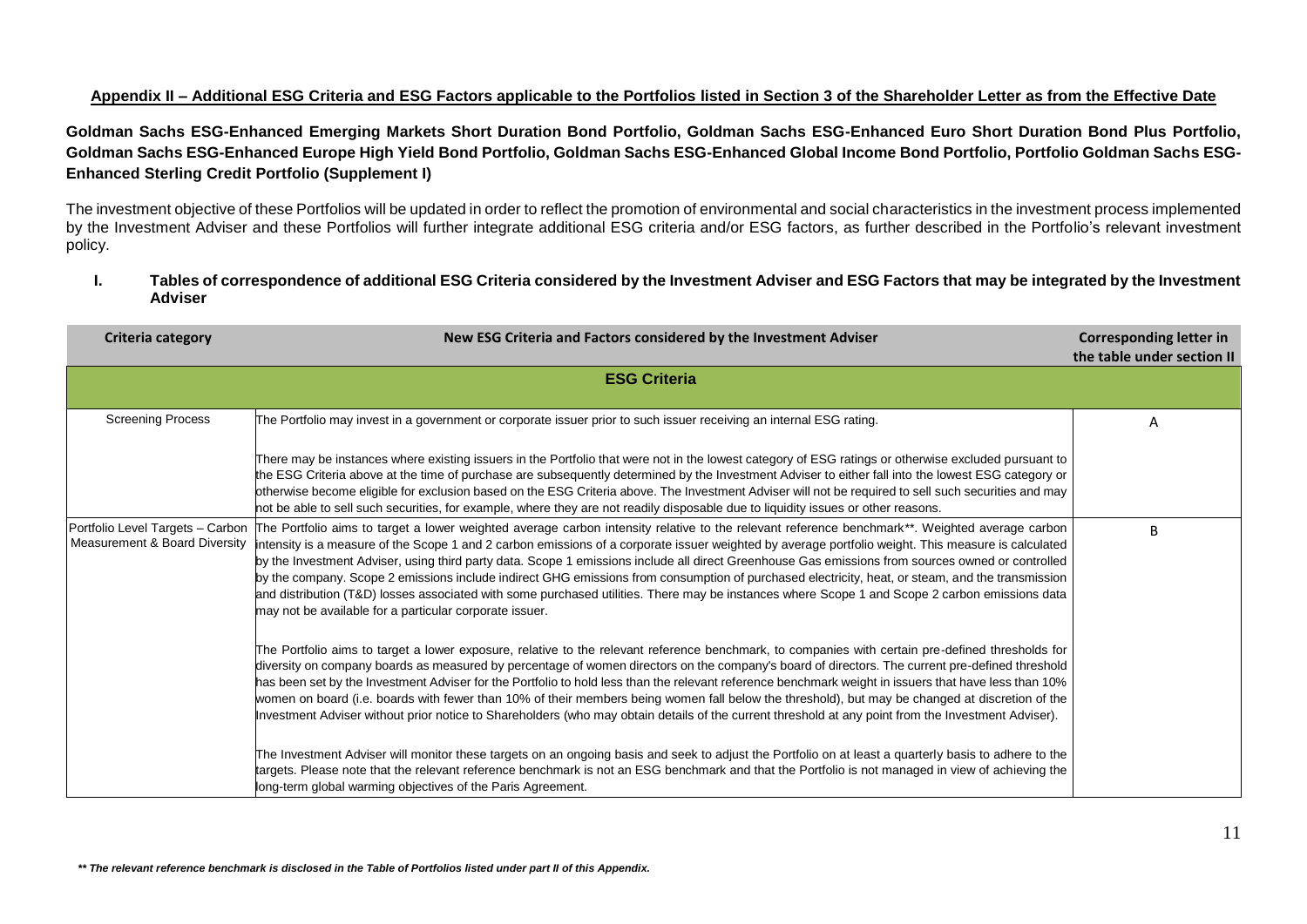### **Criteria category New ESG Criteria and Factors considered by the Investment Adviser Corresponding letter in**

|                                                                               |                                                                                                                                                                                                                                                                                                                                                                                                                                                                                                                                                                                                                                                              | the table under section II |  |  |  |  |  |  |
|-------------------------------------------------------------------------------|--------------------------------------------------------------------------------------------------------------------------------------------------------------------------------------------------------------------------------------------------------------------------------------------------------------------------------------------------------------------------------------------------------------------------------------------------------------------------------------------------------------------------------------------------------------------------------------------------------------------------------------------------------------|----------------------------|--|--|--|--|--|--|
| <b>ESG Factors</b>                                                            |                                                                                                                                                                                                                                                                                                                                                                                                                                                                                                                                                                                                                                                              |                            |  |  |  |  |  |  |
|                                                                               |                                                                                                                                                                                                                                                                                                                                                                                                                                                                                                                                                                                                                                                              |                            |  |  |  |  |  |  |
| Engagement - Proprietary ESG<br>ratings<br>(corporate)                        | The Investment Adviser intends to engage with corporate issuers that the Investment Adviser believes to have low ESG credentials, with the objective<br>to encourage issuers to improve their ESG practices relative to peers. The Investment Adviser may invest in a corporate issuer prior to or without<br>engaging with such corporate issuer.                                                                                                                                                                                                                                                                                                           |                            |  |  |  |  |  |  |
| Engagement - Combined<br>proprietary ESG ratings<br>(corporate and sovereign) | The Investment Adviser intends to engage with corporate and sovereign issuers that the Investment Adviser believes to have low ESG credentials,<br>with the objective to encourage corporate issuers to improve their ESG practices relative to peers and to encourage sovereigns to improve their<br>overall environmental performance and to encourage enhanced disclosures of climate related metrics. The Investment Adviser may invest in an issuer<br>prior to or without engaging with such issuer.                                                                                                                                                   |                            |  |  |  |  |  |  |
| Engagement - Board diversity                                                  | The Investment Adviser intends to engage with corporate issuers that the Investment Adviser believes have an under-representation of women on<br>their board of directors. The threshold for engagement on this topic is currently set at 10% (i.e. boards with fewer than 10% of their members being<br>women fall below the threshold), but may be changed at discretion of the Investment Adviser without prior notice to Shareholders (who may obtain<br>details of the current threshold at any point from the Investment Adviser). The Investment Adviser may invest in a corporate issuer prior to or without<br>engaging with such corporate issuer. |                            |  |  |  |  |  |  |

# **II. Table of Portfolios**

 $\overline{a}$ 

| <b>Portfolios</b>                                                                   |  |  |  |
|-------------------------------------------------------------------------------------|--|--|--|
|                                                                                     |  |  |  |
| Goldman Sachs ESG-Enhanced Emerging Markets<br><b>Short Duration Bond Portfolio</b> |  |  |  |
| Goldman Sachs ESG-Enhanced Euro Short Duration<br><b>Bond Plus Portfolio</b>        |  |  |  |
| Goldman Sachs ESG-Enhanced Europe High Yield<br><b>Bond Portfolio</b>               |  |  |  |
| Goldman Sachs ESG-Enhanced Global Income Bond<br>Portfolio                          |  |  |  |
| Goldman Sachs ESG-Enhanced Sterling Credit<br>Portfolio                             |  |  |  |

# **III. Other amendments to the investment policy of the Portfolios**

### **a) Amendments to the Portfolios regarding the United Nations Global Compact ten principles**

<sup>4</sup> The relevant reference benchmark is the 50% JPMorgan EMBI Global Diversified 1-3Yr & 50% JPMorgan CEMBI Broad Diversified 1-3Yr

<sup>5</sup> The relevant reference benchmark is the 35 % Bloomberg Barclays Global Aggregate Corporate 1-10 yr Index USD hedged / 40% Ice BofA US HY Master Constrained Index / 25% JP Morgan EMBI Global Aggregate Corporate 1-10 yr In Diversified Index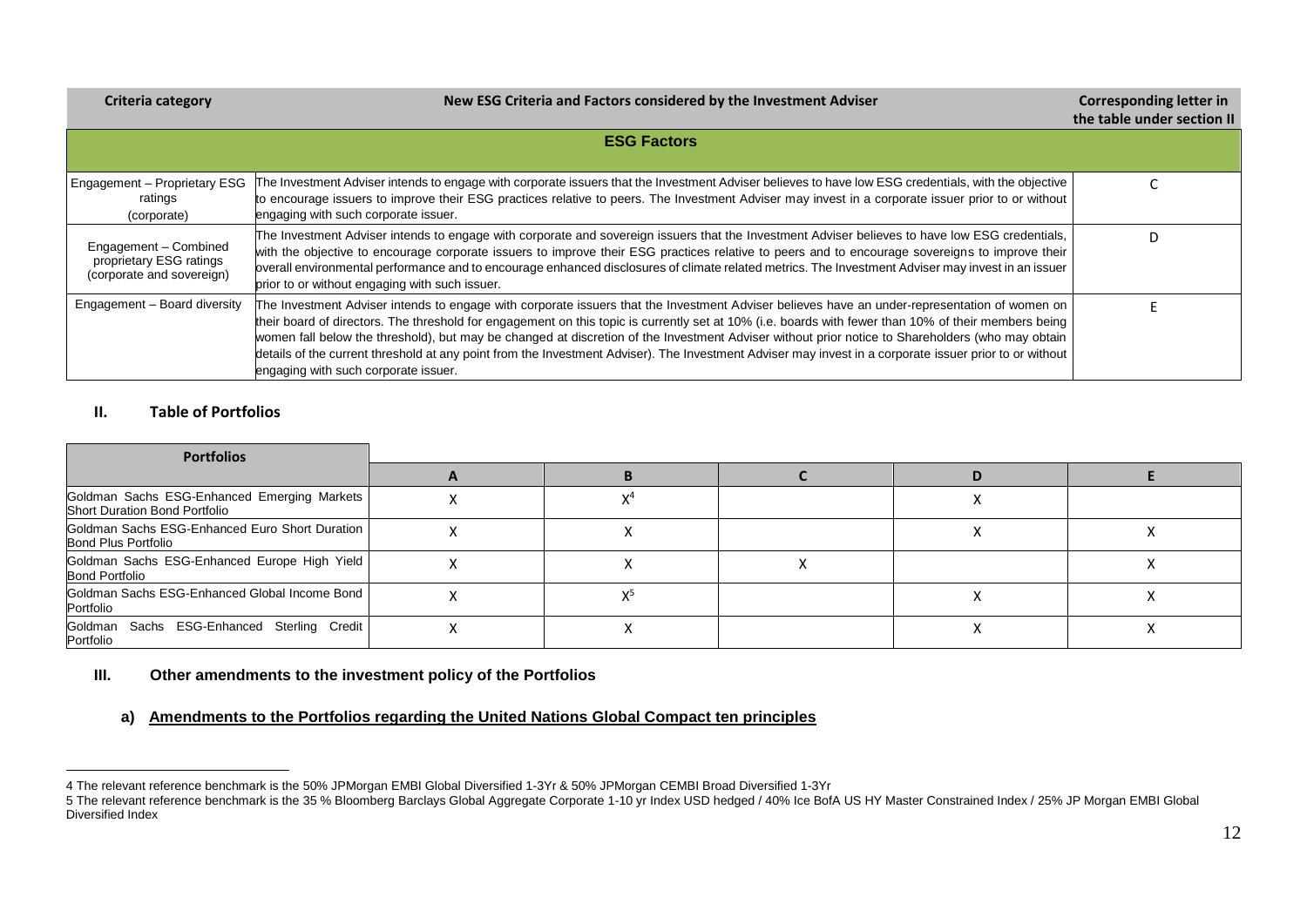In addition to the above, the following section of the investment policy of these Portfolios will be updated as follows to reflect the Investment Adviser's proprietary methodology pursuant to which the Portfolios will seek to exclude from their investment universe companies the Investment Adviser believes to be violating the United Nations Global Compact ten principles.

### **Updated section of the Investment Policy**

The Portfolio will also seek to exclude from its investment universe all companies **the investment Adviser believes to be** violating the United Nations Global Compact ten principles (which are widely recognised corporate sustainability principles that meet fundamental responsibilities in the areas of human rights, labour, environment and anticorruption).

## **b) Amendments to the Goldman Sachs ESG-Enhanced Sterling Credit Portfolio**

The investment policy of this Portfolio will be updated as follows to provide that the Portfolio may have exposure of up to 10% in government and corporate issuers that have the lowest category of ESG ratings according to the Investment Adviser's proprietary internal scoring system.

### **Updated section of the Investment Policy**

Additionally, the screening process for the Portfolio generally excludes government and corporate issuers that have the lowest category of ESG ratings according to the Investment Adviser's proprietary internal scoring system **provided, however, that the Portfolio may have exposure of up to 10% in such issuers**. The **Portfolio may invest in a government** and or corporate issuers with the lowest ESG ratings according to the Investment Adviser's proprietary internal scoring system generally account for less than 10% of the issuers for which the Investment Adviser has assigned **issuer prior to such issuer receiving** an internal ESG rating. There are instances where an internal ESG rating may not be available, which include but are not limited to, in-kind transfers, corporate actions, new issues, holdings that are soon to reach their maturity date, and/or certain short-term holdings.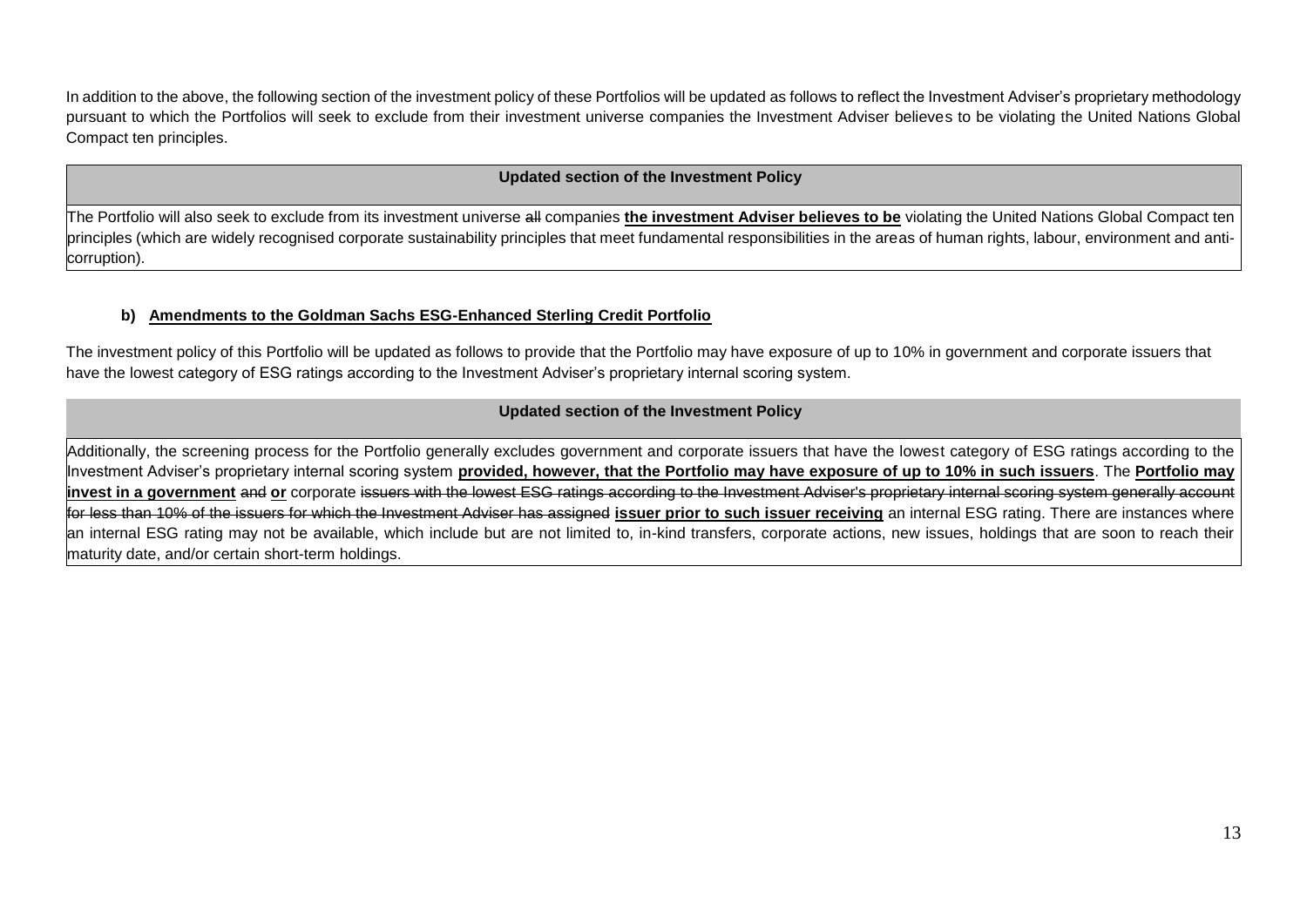# **Appendix III – Updated Investment Objective and Policy of Goldman Sachs Multi-Manager Dynamic World Equity Portfolio as from the Effective Date**

The investment objective and policy of the Goldman Sachs Multi-Manager Dynamic World Equity Portfolio will be updated as follows in order to integrate ESG criteria in the investment process:

## **New Investment Objective**

The Goldman Sachs Multi-Manager Dynamic World Equity Portfolio (the "Portfolio") seeks long-term capital appreciation by investing primarily in equity securities of companies domiciled anywhere in the world **that seek to adhere to the Portfolio's environmental, social and governance ("ESG") criteria as described below**.

# **New Investment Policy**

The Portfolio will, under normal circumstances, invest at least two thirds of its net assets in equity and/or equity related Transferable Securities and Permitted Funds which provide exposure to companies domiciled anywhere in the world.

Equity and equity related Transferable Securities may include common stock, preferred stock, warrants and other rights to acquire stock, ADRs, EDRs and GDRs.

The Portfolio may also invest up to one third of its net assets in non-equity related Transferable Securities and Permitted Funds, including Money Market Instruments for the purposes of cash management.

**The Investment Adviser implements an approach to integrating Environmental, Social and Governance (ESG) considerations into its investment process which consists of exclusionary screens as set forth below (the "ESG Criteria") The Portfolio will adhere to the ESG Criteria by generally seeking to avoid investments in companies that are, in the opinion of the Investment Adviser, directly engaged in, and/or deriving significant revenue from the following activities which as at the date of the Prospectus include but are not limited to:**

- **controversial weapons (including nuclear weapons);**
- **tobacco;**
- **alcohol;**
- **extraction and/or production of certain fossil fuels (including thermal coal, oil sands, Arctic oil and gas);**
- **gambling;**
- **adult entertainment;**
- **for-profit prisons; and**
- **civilian firearms.**